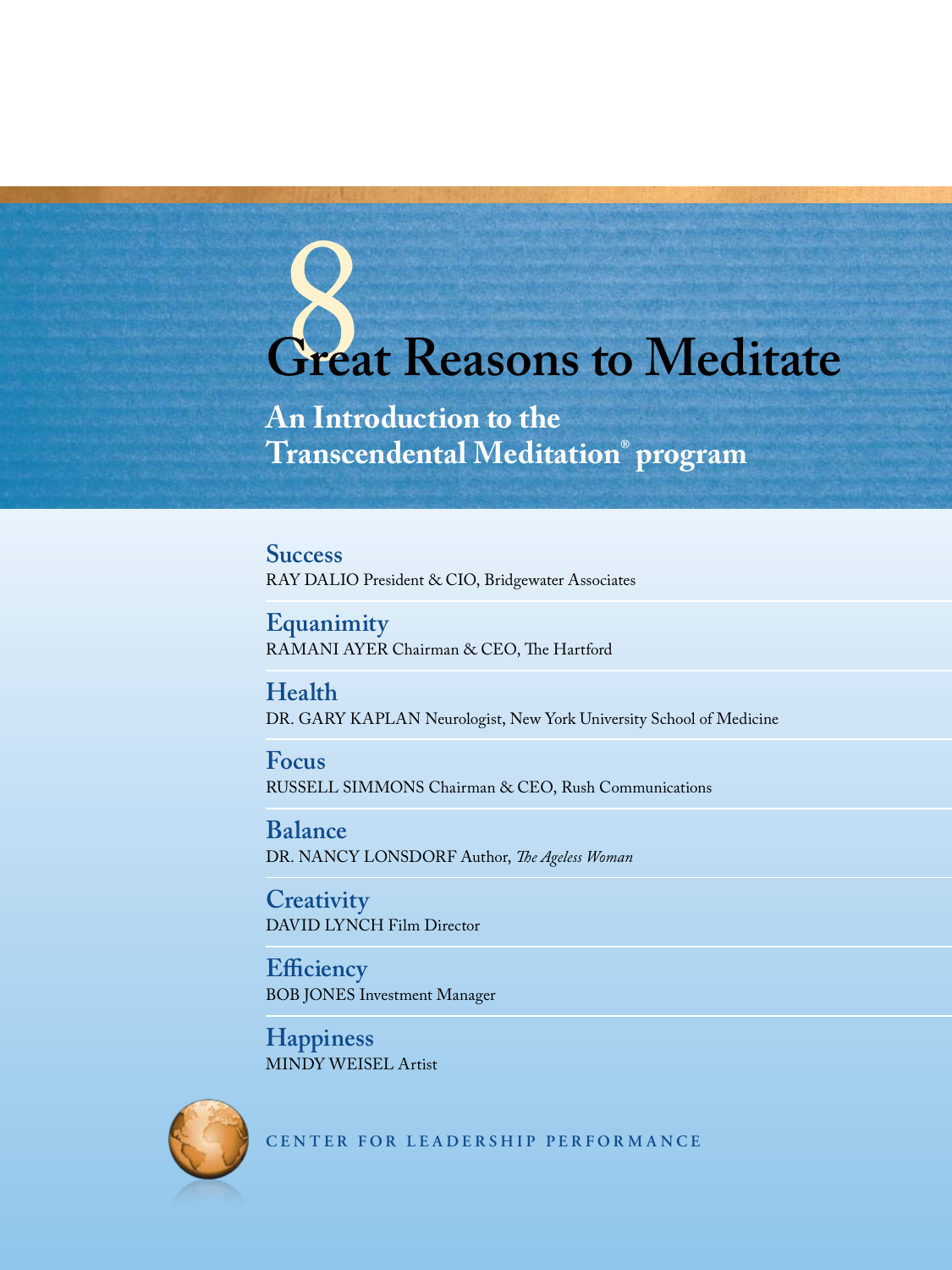#### **Ramani Ayer**

 $($ Ieader has to be capable of seeing the future—of<br>embracing bold, positive ideas and setting very<br>ambitious goals. A leader has to have the capacity<br>to understand, in very harsh, real terms, what is going on embracing bold, positive ideas and setting very ambitious goals. A leader has to have the capacity to understand, in very harsh, real terms, what is going on at the ground level of his business—what are its strengths, its weaknesses, its opportunities and challenges. I have been practicing the Transcendental Meditation technique for over 30 years. It has certainly helped me to consistently raise my performance levels. It has helped me cope with the stresses and strains of life. And I believe very strongly that the practice of TM has helped me to maintain a steady state of mind—it has given me equanimity no matter what happens."

Mr. Ayer is the Chairman and Chief Executive Officer of The Hartford, which is one of the nation's largest financial services and insurance companies.

T notice a difference from the moment I start to medi-<br>tate. I can be stressed or tired and I will meditate The stress a difference from the members I start to mean<br>tate. I can be stressed or tired and I will meditate<br>and immediately I will get very rested and relaxed<br>and the stress will flow off me. I'll finish meditation feeli tate. I can be stressed or tired and I will meditate and immediately I will get very rested and relaxed refreshed and centered, and that feeling will carry throughout the day. It's a heck of a return on an investment of twenty minutes!

Individuals who practiced the Transcendental Meditation technique showed significantly increased skin resistance during the practice, in contrast to controls. Skin resistance is an electrophysiological measure of calmness or restfulness. **Reference:** *Physiology & Behavior* 35: 591–595, 1985.





## **Ray Dalio**



Respiration Basil Skin Plasma **Be rested Physiological indicators of rest**

"I want to emphasize: TM is practical. Some people may think it's exotic—that you light candles and burn incense. It's not that—and it's not some religion or dogma. It's a practical tool that makes life go better.

"I started meditating over 35 years ago, and I would say TM is the single most important reason for whatever success I've had."

Mr. Dalio is the Founder, President, and Chief Investment Officer, Bridgewater Associates, which manages \$150 billion in global investments for a wide array of institutional clients.

Meta-analysis is a procedure for drawing definitive conclusions from large bodies of research studies. A meta-analysis of all available physiological research on the Transcendental Meditation program found that the practice of this technique produces a state of deep rest compared to control conditions, as measured by reduced respiration rate, reduced basal skin conductance (increased skin resistance), and reduced plasma lactate. **Reference:** *American Psychologist* 42: 879–881, 1987.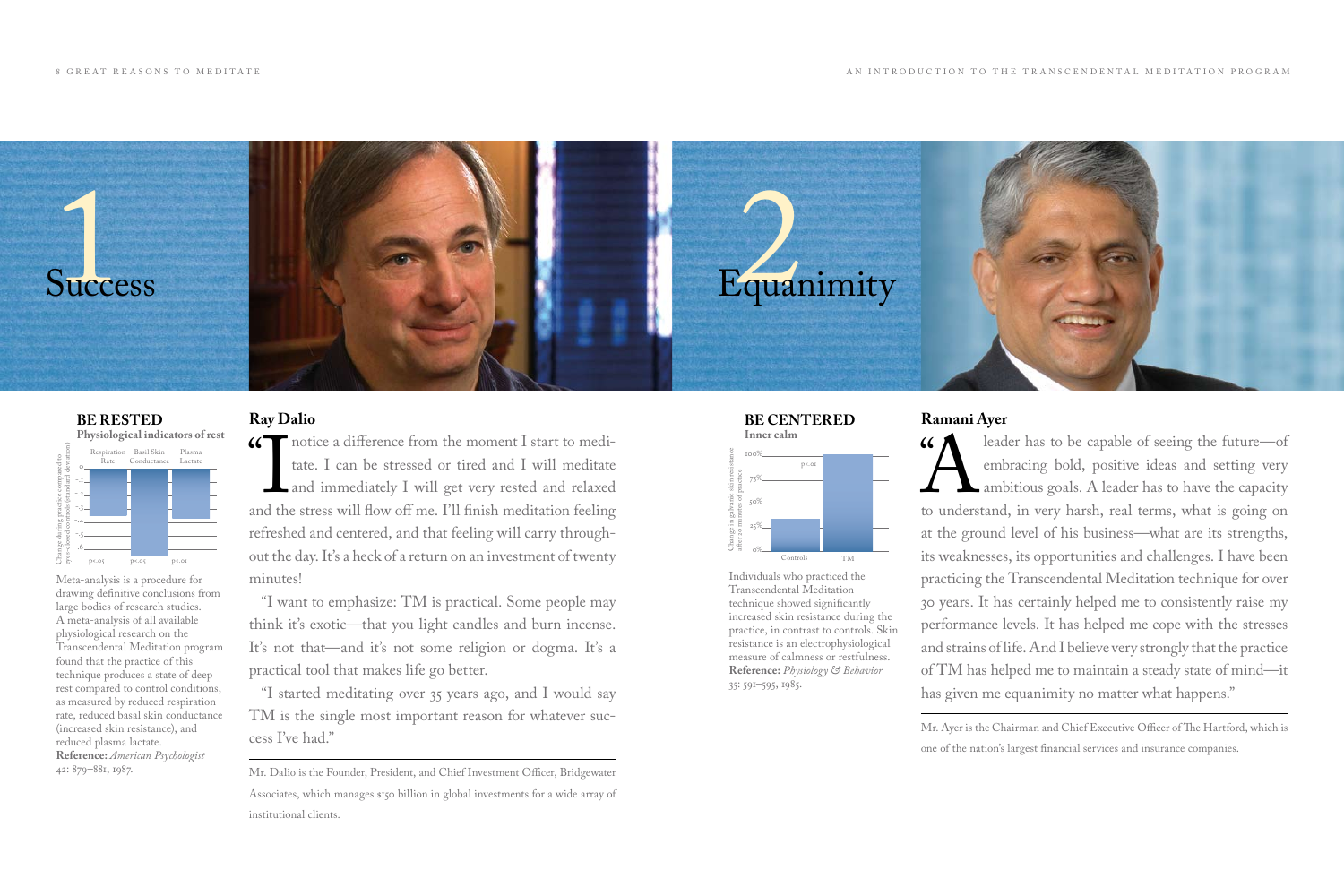#### **Russell Simmons**

 $\alpha$ Transcendental Meditation promotes stillness—<br>and when you are still is the only time you can<br>think, the only time you can focus. When you<br>we distractions and noise in your mind, you can't compreand when you are still is the only time you can think, the only time you can focus. When you have distractions and noise in your mind, you can't comprehend properly and you can't do your job. Comprehension comes from stillness, focus comes from stillness, and TM is the practice of touching that stillness for a few minutes twice a day."

Mr. Simmons is the co-founder of the pioneering hip-hop label Def Jam, a founder of Russell Simmons Music Group, and the creator of the clothing fashion line Phat Farm. According to *USA Today*, he is one of the "Top 25 Most Influential People of the Past 25 Years" for his groundbreaking vision that has influenced music, fashion, finance, television and film, as well as the face of modern philanthropy.

Field independence has been associated with a greater ability to assimilate and structure experience, greater organization of mind and cognitive clarity, improved memory, greater creative expression, and a stable internal frame of reference. The results show that practice of the Transcendental Meditation technique develops greater field independence. This improvement in Transcendental Meditation meditators is remarkable because it was previously thought that these basic perceptual abilities do not improve beyond early adulthood. **Reference:** *Perceptual and Motor Skills* (39: 1031–1034, 1974.



#### **Think clearly Broad comprehension**

**and ability to focus**

## **Gary Kaplan, M.D., Ph.D.**



" TM technique simply and naturally allows the<br>mind to settle down to experience a state of inner<br>coherence and calm during which time the left<br>d right hemispheres, and the front and back of the brain mind to settle down to experience a state of inner coherence and calm during which time the left and right hemispheres, and the front and back of the brain begin to work in harmony with each other. This brain wave  $\mathcal{L}_{\text{before TM}}$   $\mathcal{L}_{\text{outrol}}$   $\mathcal{L}_{\text{outrol}}$   $\mathcal{L}_{\text{outrol}}$   $\mathcal{L}_{\text{outrol}}$   $\mathcal{L}_{\text{outrol}}$   $\mathcal{L}_{\text{outrol}}$ problem-solving and decision-making abilities. In fact, everything good about the brain depends on its coherent, orderly functioning. This change in brain functioning also affects the rest of the physiology, reducing high blood pressure, strengthening the heart, and overall improving health."

> Dr. Kaplan is a neurologist and associate professor of clinical neurology at New York University School of Medicine. He is also the recipient of the Albert H. Douglas Award from the Medical Society of the State of New York for outstanding achievements as a clinical teacher interested in promoting and improving the medical education of physicians.

During the Transcendental Meditation program, early (sensory) components of the brain's response to somatosensory stimuli are more widely distributed across the cortex, indicating greater participation of the whole brain in the response to a stimulus. **Reference:** *Human Physiology* 25: 171–180, 1999.

#### **DEVELOP YOUR BRAIN Increased use of brain reserves**

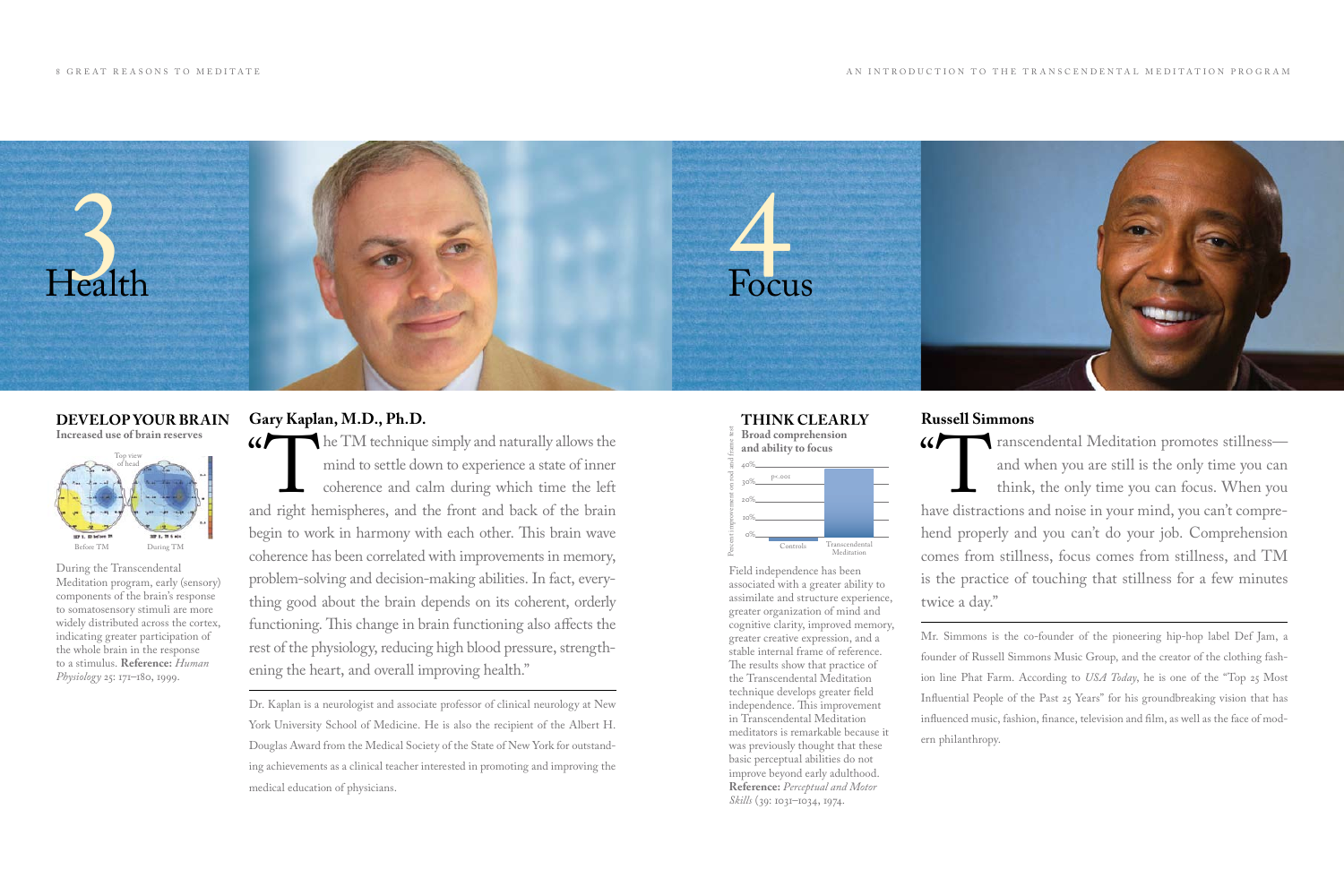#### **David Lynch**

 $\alpha$ The Transcendental Meditation technique is a simple, effortless way to 'dive within,' to experience an ocean of pure consciousness, pure eativity, pure knowingness. It's a unique experience but simple, effortless way to 'dive within,' to experience an ocean of pure consciousness, pure creativity, pure knowingness. It's a unique experience but also very familiar—it is your own Self. I have never missed a meditation in 34 years. I meditate once in the morning and once in the afternoon for about 20 minutes each time. Then I go about the business of my day. I find the joy of the 'doing' increases. Creativity increases. Intuition increases. The pleasure of life grows. And negativity recedes."

Mr. Lynch is an award-winning filmmaker (*Blue Velvet, Twin Peaks, Mulholland Drive, INLAND EMPIRE)*, photographer, painter, songwriter, and musician, and author of *Catching the Big Fish: Meditation, Consciousness and Creativity.* 

This study used the Torrance Test of Creative Thinking to measure figural and verbal creativity in a control group and in a group that subsequently learned the Transcendental Meditation technique. On the post-test  $\varsigma$  months later, the Transcendental Meditation group scored significantly higher on figural originality and flexibility and on verbal fluency. **Reference:** *Journal of Creative Behavior* 13:169–190, 1979.



## **Nancy Lonsdorf, M.D.**



" Kath and that has immediate benefits for your health and happiness. It also naturally follows that you enjoy your work more, are more productive, and that has immediate benefits for your health and happiness. It also naturally foland find it easier to get along with co-workers. But equally important, you don't carry stress from the office home with you. You have better relationships with your family and friends, and you enjoy your life more. It's clear from the research that spending a few minutes twice a day to practice TM is extraordinarily helpful in achieving balance between your work and the rest of your life."

Dr. Lonsdorf is a specialist in women's health; author of *A Woman's Best Medicine* and *The Ageless Woman* and a popular lecturer, who has been featured frequently in the national media.

Patients with high blood pressure who learned the Transcendental Meditation program showed a significant reduction of systolic and diastolic blood pressure after three months, in contrast to those randomly assigned to a control technique or to those who received health education on how to reduce blood pressure through diet and exercise. **Reference:** *Hypertension* 26: 820–827, 1995.

#### **be less stressed Reduced high blood pressure**

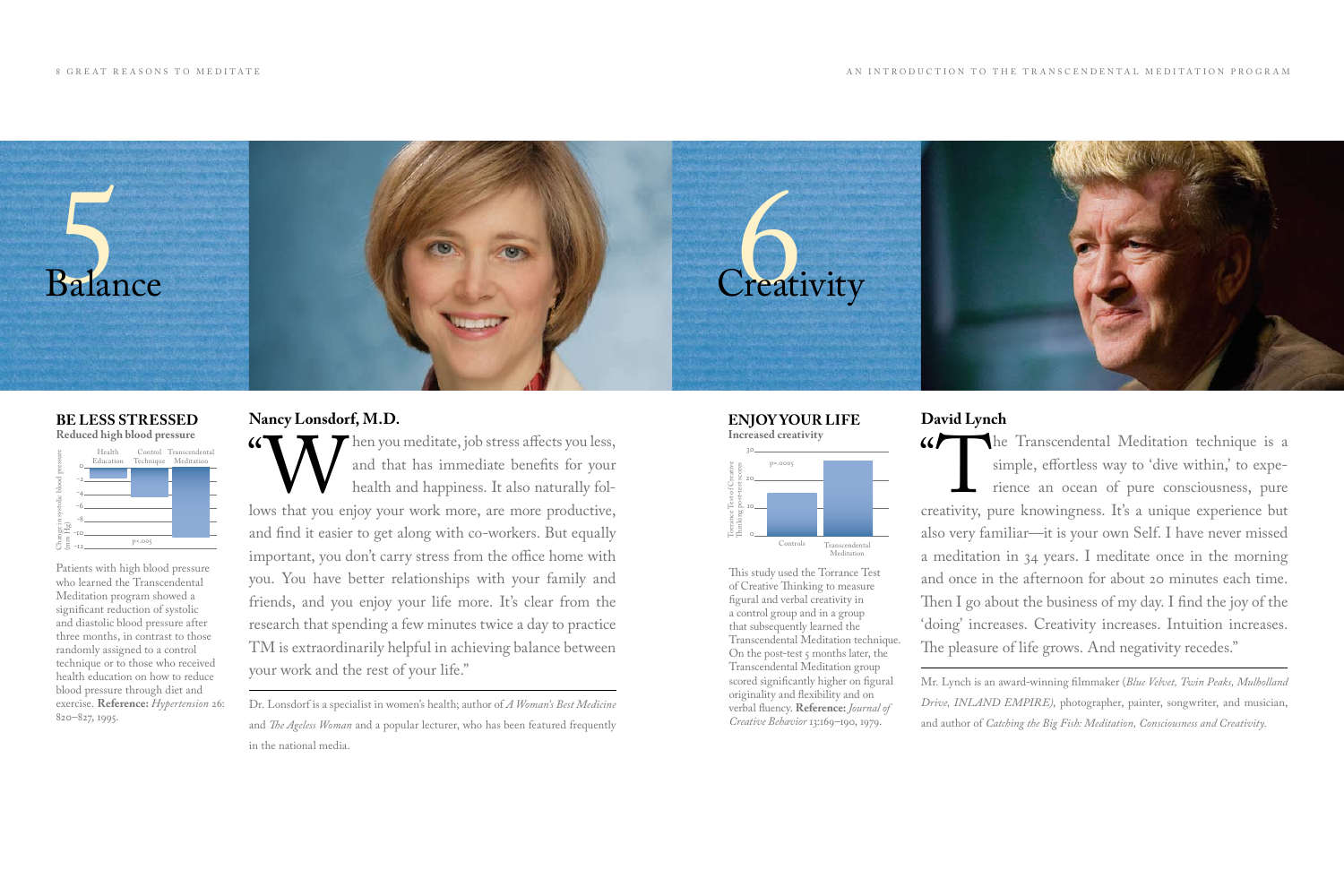#### **Mindy Weisel**

G am happier and more creative now than I ever would<br>have imagined. I just wish I had started to meditate **I**<br>In can have imagined. I just wish I had started to meditate years ago, but I never realized it was something that you can be taught! What a joy it has been to learn TM—it's such a beautifully easy and natural technique."

Ms. Weisel's art hangs in museums and institutions around the world, including the Smithsonian, Hirshhorn Museum, National Museum of American Art, Israel Museum, U.S. Capitol, and Baltimore Museum of Art.

Self-actualization refers to realizing more of one's inner potential, expressed in every area of life. A statistical meta-analysis of all available studies—of 42 independent studies indicated that the effect of the Transcendental Meditation technique on increasing self-actualization is markedly greater than that of other forms of meditation and relaxation. This analysis statistically controlled for length of treatment and quality of research design. **Reference:** *Journal of Social Behavior and Personality* 6: 189–248, 1991.

 $\epsilon$ People think they are so busy because they've got so<br>many things going on. Well, not all those things<br>are that important. Transcendental Meditation<br>ves you the clarity of mind to realize: 'These are the things many things going on. Well, not all those things are that important. Transcendental Meditation gives you the clarity of mind to realize: 'These are the things I need to do, and these are the things that are less important that I will get to if I have time.' By being more settled and focused, you end up with more time than you would without meditation. The relaxation I feel after meditating makes me feel recharged and refreshed so I can prioritize and get things done I need to get done."



### **Bob Jones**

**Improved job performance**



#### **Be yourself Increased self-actualization** Adjusted mean effect size (standard deviation) 0.8 0.6 0.4 0.2  $\circ$ Concentration or Other Transcendental p=.0002

Employees who learned the Transcendental Meditation program showed improved job performance in comparison to control subjects. **Reference:** *Academy of Management Journal* 17: 362–368, 1974.

#### **BE ORGANIZED**

Contemplation

Techniques

Meditation

Mr. Jones is the chief investment officer at one of New York's oldest and largest investment banks.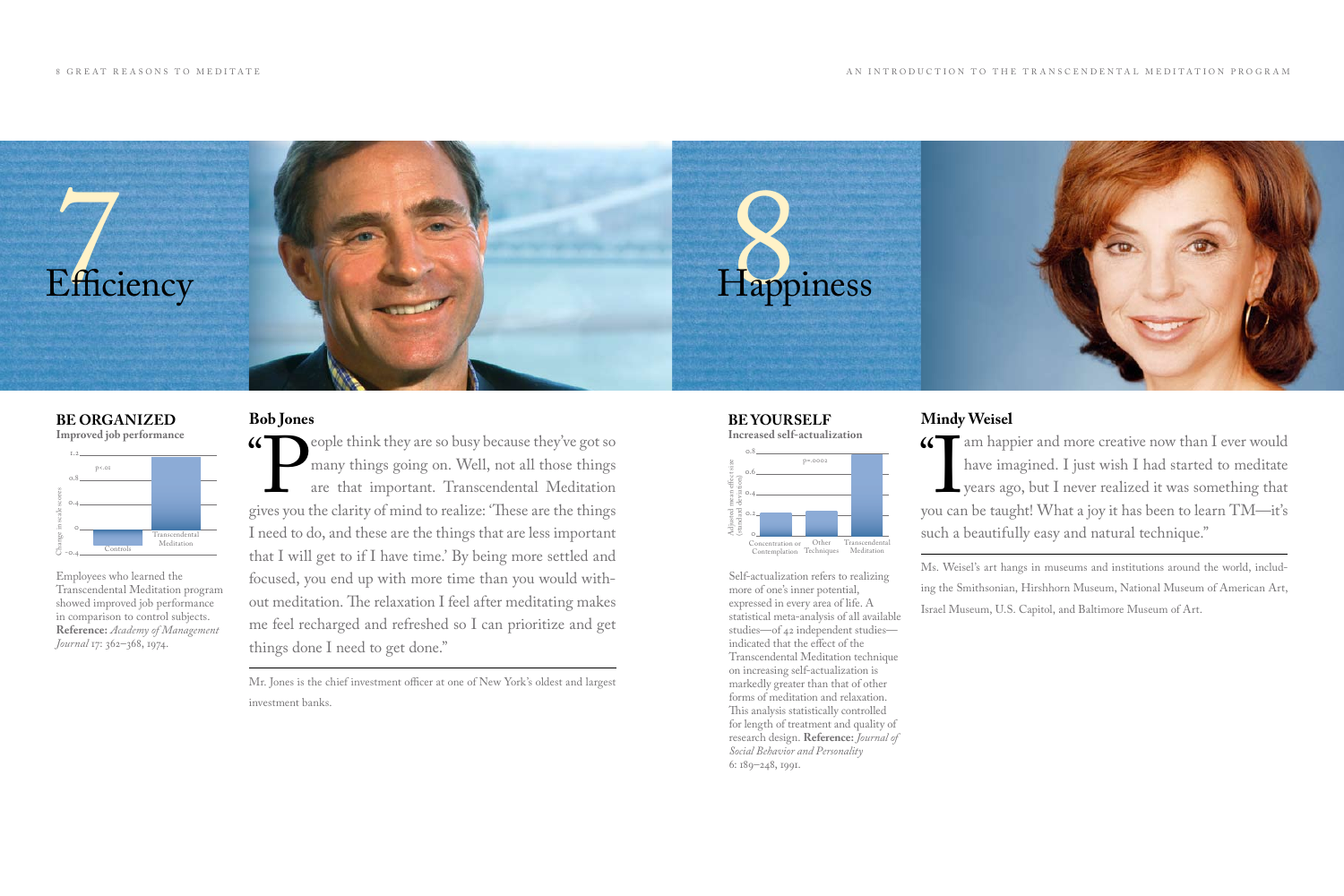#### **What is Transcendental Meditation?**

The Transcendental Meditation (TM® ) technique is a simple, effortless technique for improving all areas of life. The technique is easily learned and is practiced sitting comfortably in a chair with the eyes closed for 15 to 20 minutes twice a day.

#### **What happens when you meditate?**

During the TM practice, the active thinking mind settles down naturally to a state of "pure consciousness," where the mind is silent yet fully alert. At the same time the body gains a profound state of rest and relaxation.

#### **What are the benefits of this experience?**

This unique state of "restful alertness" develops the total brain and eliminates accumulated stress and fatigue. This experience is the basis for the increased creativity and intelligence and improved health reported by people who practice the TM technique.

has awarded over \$24 million to study the beneficial effects of the TM program on heart disease, hypertension, and stroke.

#### **Is there any scientific evidence to show the technique works?**

Yes. More than 600 scientific studies on the benefits of the Transcendental Meditation technique have been conducted at 250 independent universities and research institutions, including Harvard Medical School, Cornell Medical School, University of Michigan Medical School, and UCLA Medical School.

#### **Has the research been published?**

Yes. Research has been published in leading, peer-reviewed medical journals, including *Scientific American, Science,* the American Heart Association's *Hypertension and Stroke,* and the American Medical Association's *Archives of Internal Medicine*. Moreover, during the past 18 years, the National Institutes of Health

#### **Is TM a religion? Do I have to change my diet or adopt a particular lifestyle?**

No. The TM technique is not a religion or a philosophy—nor does it require a change in lifestyle. Introduced by Maharishi Mahesh Yogi 50 years ago, the TM technique has now been learned by over five million people of all ages, nationalities, and religions. TM meditators report that the reduced stress and increased clarity of mind resulting from TM practice have helped them to appreciate life more fully—and, for religious people, to follow their religions more faithfully.

# $O\&A$ **John Hagelin, Ph.D.**



®Transcendental Meditationans and TM are registered or common law trademarks licensed to Maharishi Vedic Education Development Corporation and used under sublicense or with permission.

#### **Is it correct to say that all meditation techniques produce similar results?**

No. There are striking physiological and neurophysiological differences between various mediation techniques. For example, EEG and brain imaging technologies clearly distinguish the TM technique from all other practices, showing enhanced EEG coherence and marked improvements in the all-important prefrontal cortex (the "CEO" of the brain), which governs such key executive functions as planning, decision making, problem solving, and judgment.

#### **Do other meditation techniques produce similar health benefits?**

Many comprehensive meta-analyses of published studies on meditation and stress-reduction techniques clearly show that the TM technique produces highly beneficial effects for health that are not produced by other techniques. These include marked reductions in high blood pressure, anxiety, depression, insomnia, and other stress-related disorders.

#### **Can I learn TM from a book or tape?**

No. The Transcendental Meditation technique cannot be learned from a book or tape. TM instruction is tailored to each individual who learns the practice. Every person is different, and every person has a different pace of learning and a different set of personal experiences. That is why the technique is taught on a one-to-one basis by a trained TM teacher in a standardized course of instruction. This personalized instruction ensures that everyone learns to meditate properly and gain the maximum benefits.

#### **I am a skeptic.**

Being skeptical is fine. Fortunately, no belief or change in beliefs is required to learn and practice the TM technique—and to gain all the benefits. In fact, you can be 100 percent skeptical and the TM technique will work just fine.

Dr. Hagelin, Executive Director of the Center for Leadership Performance, is a Harvard-trained quantum physicist, author, and educator, who has led an international scientific investigation for the past 25 years into the foundations of human consciousness.

#### **MORE INFORMATION**

TMBusiness.org DoctorsOnTM.org StressFreeSchools.org